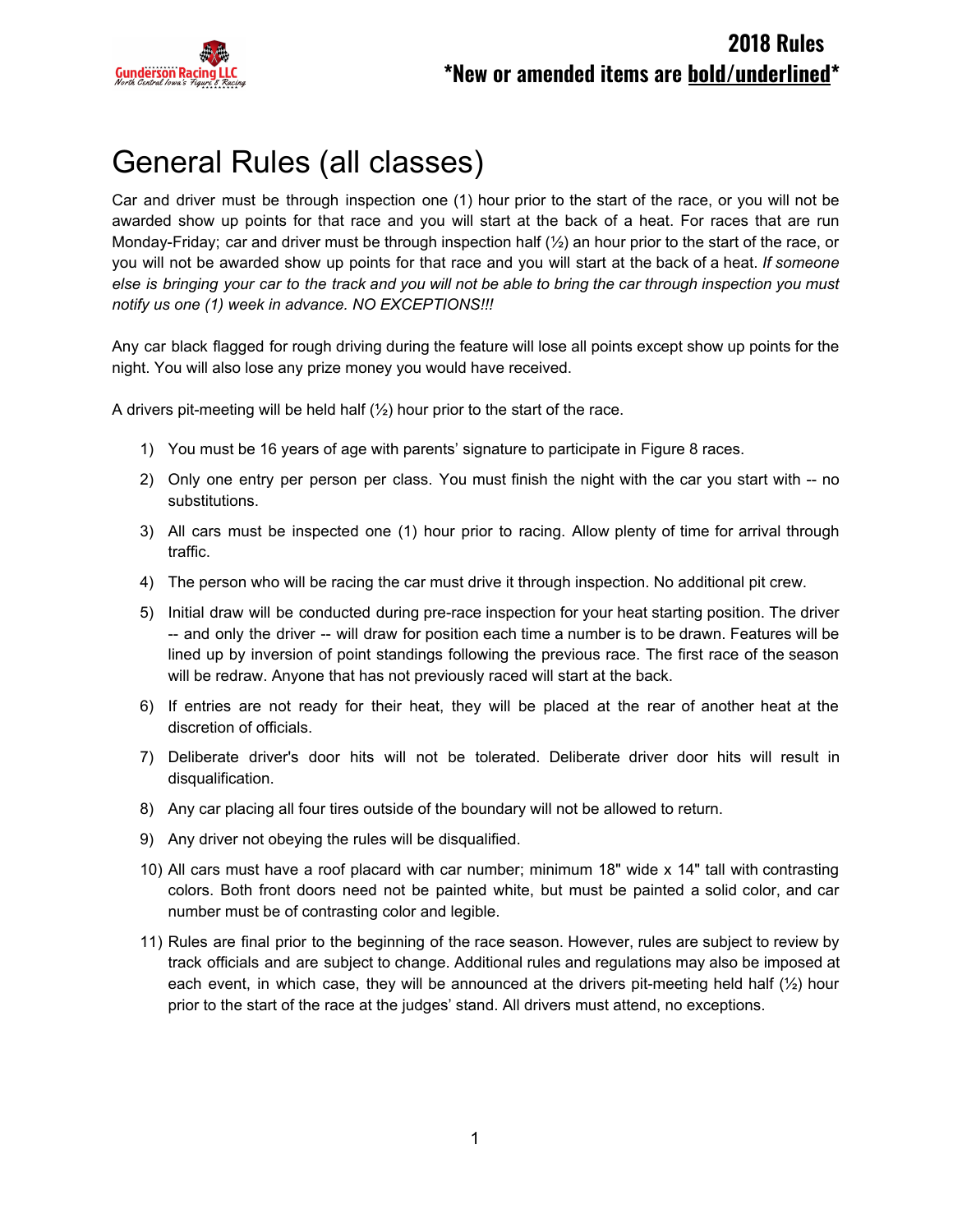

- 12) Any driver can protest another competitor's car immediately after the event, but must do so within 15 minutes after the completion of the final feature event. A protest fee of \$100 cash must accompany any protest. The car will be inspected for legal engine, tires, and suspension. If the protested car is found to be illegal, the protesting driver will be refunded \$50 and \$50 will go to the inspector. If the protested car is found to be legal, that driver will receive \$50 and \$50 will go to the inspector. The car of the protesting driver will also be inspected. If both cars are found to be illegal, \$100 goes to the inspector.
- 13) Any fighting or inappropriate language from drivers, pit crew, or spectators in the pits may result in the following:
	- a) 1st offense: verbal warning (to driver)
	- b) 2nd offense: two (2) weeks suspension of driver and/or person in the pits
	- c) 3rd offense: suspension of driver and/or person in the pits for the rest of season
	- d) This rule will be enforced by Blake and Ciera Gunderson, or their designated representative(s) in their absence.
- 14) Cars who are one lap down will restart at the back of the lead lap following a red flag.
- 15) Cars with a flat tire, not running in the top 3, will be black flagged.
- 16) Consolation drivers will draw for position. It is the responsibility of the drivers to go to the official to draw their number.
- 17) To assure you get the car number of your choice, \$5 must be paid to: Gunderson Racing, LLC. Payments may be mailed to 323 1st St SE; Hampton, IA 50441.
- 18) An insurance waiver must be signed by driver for each fair board and Gunderson Racing, LLC.
- 19) Mud tires are not allowed in any class.
- 20) Cars should be ready to race when coming through inspection.
- 21) Red Flags If your car stalls on the track and the race is stopped for your safety and you re-fire/line-up after the red flag is thrown you will be put to the back. On the third time you will be out of the race. If cars are stuck together, the race will be stopped, and cars will be pulled apart. Those cars will go to the back. If you remove any safety equipment; belts, neck brace, helmet, etc.; you will not be allowed to continue. If the race is stopped for parts coming off, the race will be stopped and all cars will get their positions back.
- 22) Any car that does not pass a post-race inspection will be inspected for the infraction prior to being allowed to race again.
- 23) No one is allowed on the track.
	- a) 1st offense: verbal warning (to driver)
	- b) 2nd offense: two (2) weeks suspension of driver and/or person in the pits
	- c) 3rd offense: suspension of driver and/or person in the pits for the rest of season
	- d) This rule will be enforced by Blake and Ciera Gunderson, or their designated representative(s) in their absence.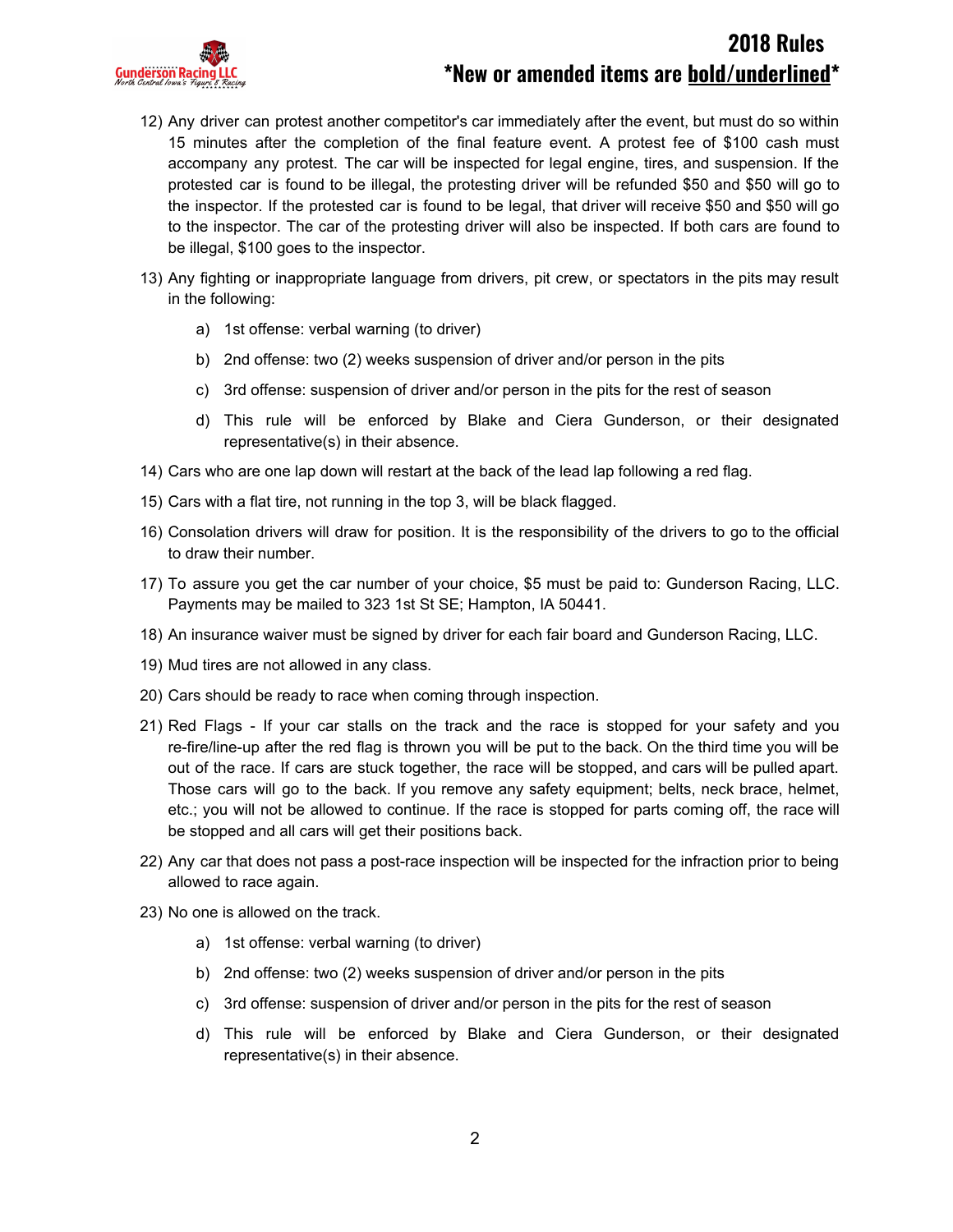

24) Prize money must be picked up 15 minutes after the conclusion of the final feature. Checks will be held for one week. If not claimed, they become property of Gunderson Racing. Only drivers are allowed to pick up their checks as there is a sheet to sign acknowledging receipt.

*All judges' decisions are final.*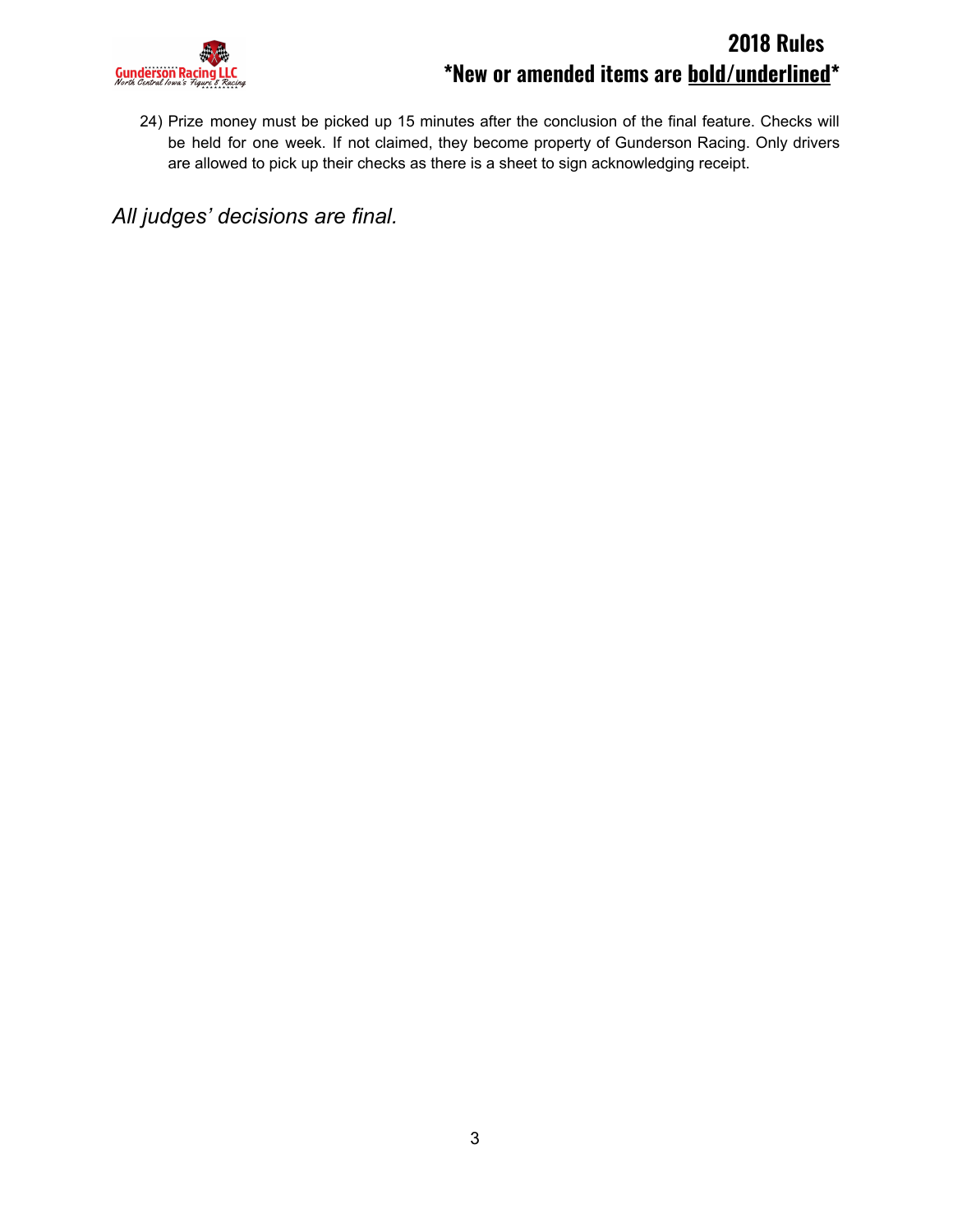

# Safety Rules (all classes)

- 1) Safety belts and full face helmet are required. Shoulder strap safety belt minimum required.
- 2) The following items are mandatory safety gear:
	- a) Fire retardant driving suit
	- b) Neck rolls
	- c) Full-toed shoes
	- d) Gloves are mandatory
- 3) Cars must have a mesh screen or minimum three (3) bars in place of windshield opening in front of driver.
- 4) Cars must have a working window net, using a seat-belt latch or a spring latch. If the window net comes down during the heat, consolation, or feature race, the driver will be black-flagged.
- 5) Racing seats are allowed.
- 6) A minimum four (4) point roll cage must be securely welded to the frame.
- 7) The driver's compartment may be reinforced for protection. These bars must have gussets at all joints.
- 8) A spreader bar may be welded to the roll bar, and may extend from the driver side door to the passenger side door behind the driver's seat.
- 9) Roll bars and door bars must be padded anywhere in reach of driver.
- 10) Fuel tanks or fuel cells must be securely mounted in the trunk area and the stock gas tank must be removed from the stock location. All gas tanks must be secured and covered. Five (5) gallon gas cans are not permitted. Any car that spills gas or catches fire will be disqualified. Stock and Pro Stock classes must use pump gas only; maximum 92 octane.
- 11) No more than one 12-volt passenger car battery is allowed. The battery must be securely mounted in the driver's compartment and covered.
- 12) All drive shafts must be painted white.
- 13) All cars must have the drive shaft loop mounted 6 inches from the front U-joint.
- 14) The hole in the front fire wall is required to be closed off for driver protection from hot fluids and fire.
- 15) With the exception of the small car class, all cars must have the power switch to the left of the steering wheel. This switch must cut all power with one (1) switch. Cars may have an additional switch in the middle.
- 16) First time drivers will be put at the back of the heat to start.
- **17) Raceivers are required for all classes except Old School.**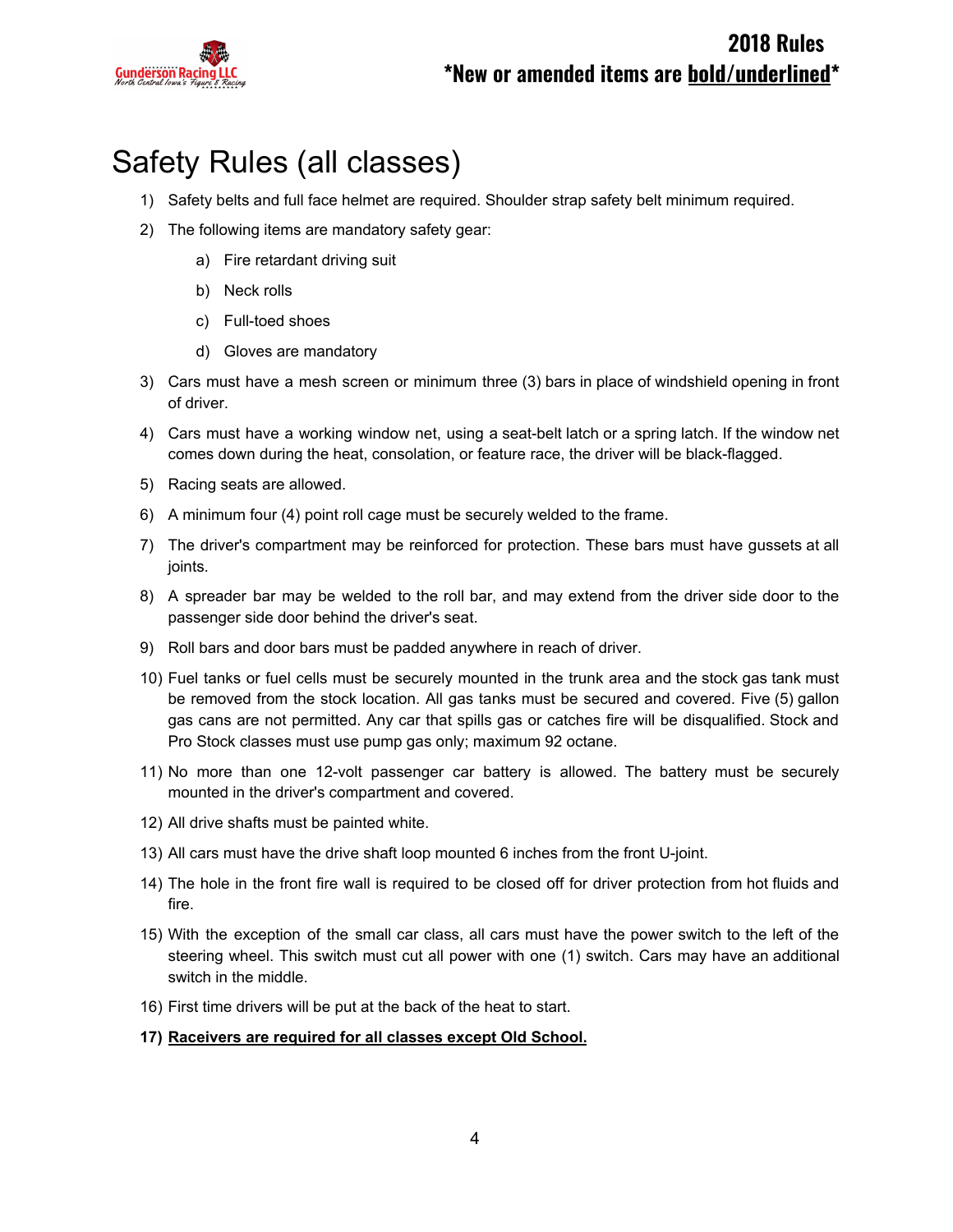

## Fuel Tanks

- 1) Fuel tanks or fuel cells must be securely mounted in the trunk area and the stock gas tank must be removed from the stock location. All gas tanks must be secured and covered. Five (5) gallon gas cans are not permitted. Any car that spills gas or catches fire will be disqualified. Fuel cell must be mounted above level of OEM trunk floor. No excessive gussets or bracing in the trunk area.
- 2) Fuel lines must be inside a structure or conduit if running inside the driver's compartment.
- 3) Back seat area (where back seat was) should be covered with light metal.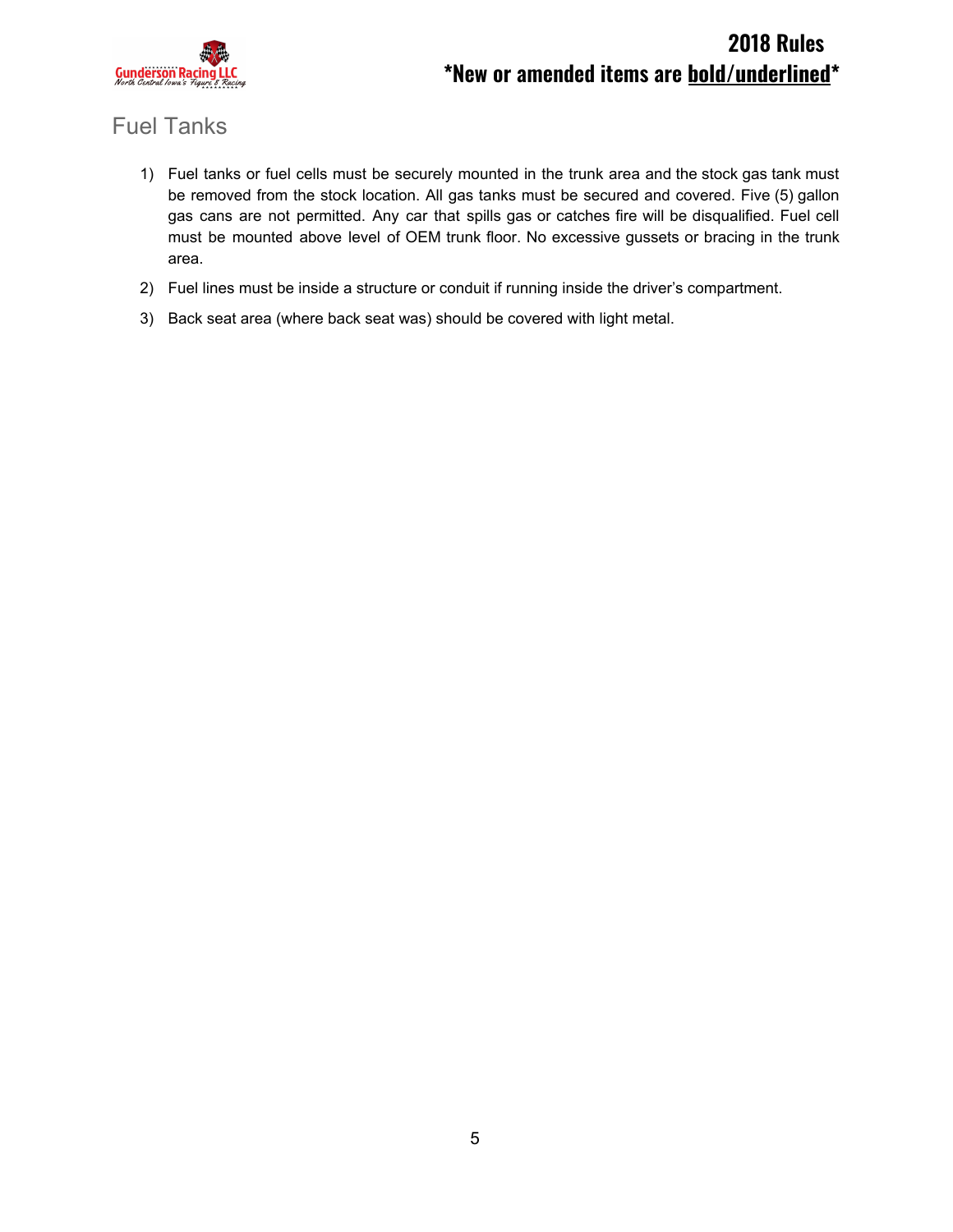

# Pro Stock Rules

No quick steer, no race gas, no rear rub bars, no added steel around fenders.

### General Rules

- 1) Absolutely no welding allowed unless specified below.
- 2) Cars must be OEM appearing and performing.
- 3) All cars must be inspected prior to racing. No car will be inspected without the hood and trunk lid raised or removed.
- 4) Mechanical OEM type push rod fuel pumps only.

#### Frames

- 1) OEM complete, 1964 or newer, perimeter American-made passenger car only.
- 2) Frames must be stock. Repairs must be like material; 1/8" or less.
- 3) Bumpers must be stock if stock bumper is used. Bumpers may be bolted, chained, wired, or welded to body or frame. Fabricated tubular bumpers are allowed. Maximum two horizontal bars and three vertical bars. Max 1  $\frac{3}{4}$  pipe, .095 wall thickness. Max 8" tall. Nose cones and covers are allowed. [See image]
- 4) Corners may be wrapped with steel, maximum 14 gauge, .074 thickness, from edge of bumper or outside of fender, 6" towards center of car.



- 5) Front bumper may have two straps, maximum 2" wide x 1/4" thick that may be welded from front bumper to top of radiator support. Front and rear bumpers must be capped and welded to the body with no larger than 6" x 1/8" strips no longer than 12" from side of bumper to side of fender. Safety chaining of the bumpers is allowed. Strap may overlap bumper by a maximum of 6" and overlap fender by a maximum of 6". No sharp edges.
- 6) You may weld seams on the frame. Any car with a reinforced frame, body, or bumpers by excessive welding, plating, or unnecessary ballast in or on cars will not be disqualified, but simply moved to the open class. If, in the event of post-race inspection, we find one or more of the above problems you will lose your prize money and points for that day with possible suspension.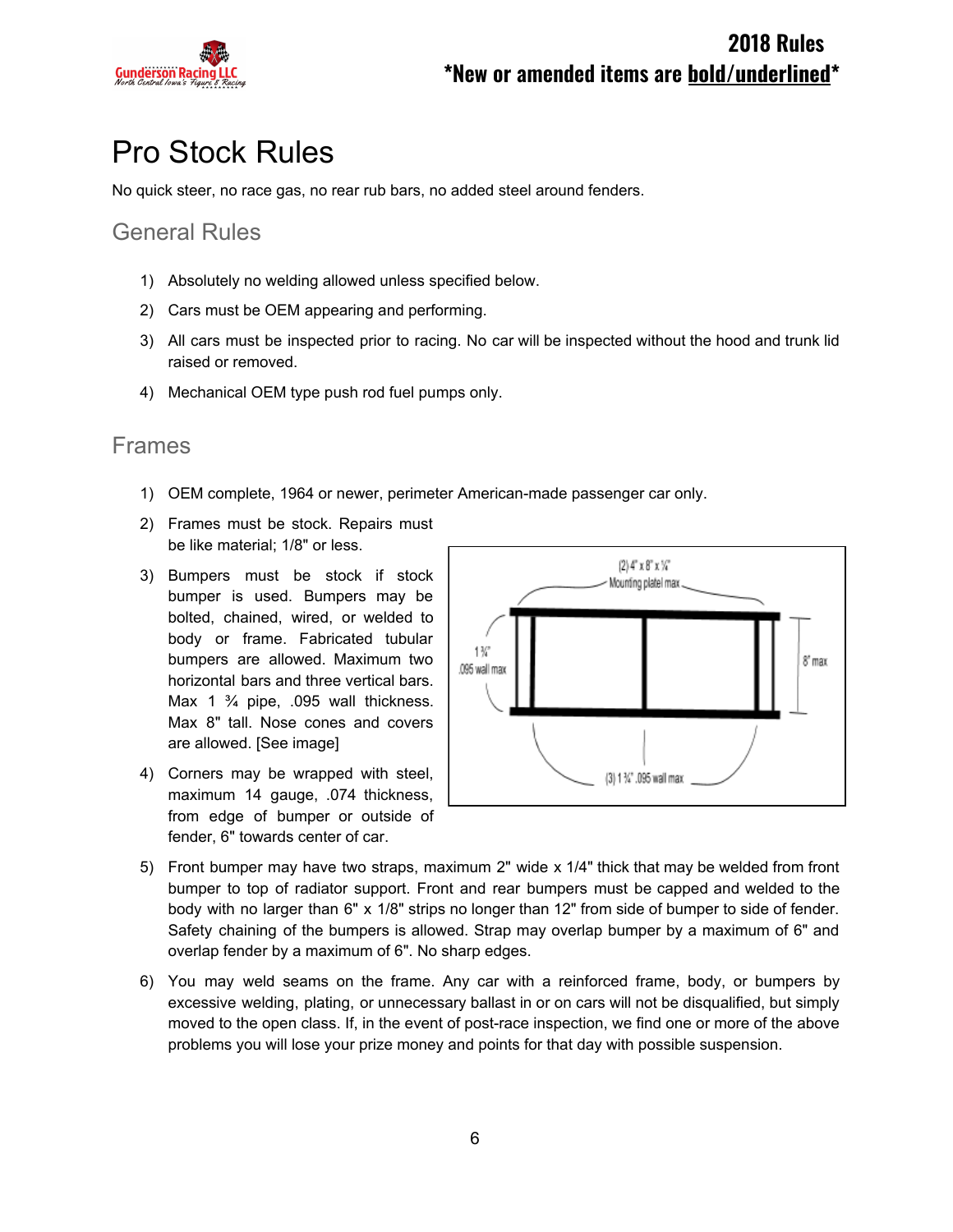

### Bodies

- 1) All glass, including head and tail lights and door glass must be removed before coming into the pit area. All chrome strips and ornaments must also be removed. All flammable interior upholstery must be removed including, but not limited to; carpet, ceiling fabric, back seats, door plastic, etc.
- 2) All doors must be bolted, chained, wired, or welded shut. Driver's compartment may be reinforced for driver safety.
- 3) All cars must have operable hood and trunk lids; they must be pinned not bolted. A maximum of 6 pins are allowed to fasten the hood.
- 4) A maximum of one 2" x 2" x 1/4" thickness angle iron can be welded to the radiator header and extend from corner gusset to corner gusset, and may be welded to gussets.
- 5) Corner gussets are allowed, but may be no more than 6" x6" x 1/4" thickness flat steel; welded to fender and radiator support. These may be welded to radiator support angle iron.
- 6) Original rubber body mount bushings may be replaced with steel washers.
- 7) Only door panels may be patched for driver safety, but replacement pieces must conform to original body contour. Patches may not double the thickness of OEM body. No added material to body anywhere except doors.
- 8) Aftermarket additions to OEM body are not allowed (i.e. spoilers, wing, etc.) with the exception of a sun visor.
- 9) Two rub rails allowed, one on driver's side, one on passenger side, maximum 72" in length, 6" in height, and 2" in depth. These may be welded or bolted to door(s), and must be mounted parallel to ground, and between front and rear fender wells. The rub rails must be smooth front to rear, top to bottom, with no protrusions. Ends must be capped or tapered. If using channel iron, channel must be toward body.
- 10) No bars in front of the back side of the front tire. No bars behind the front side of the rear tire. There will be three bars allowed to support front fenders.
- 11) Cutting fenders is allowed for wheel clearance only. No cutting torches are allowed in the pit area.
- 12) Cars should have a steel plate, a minimum of 1/8" thick, under leg and seat area for driver protection.
- 13) Three straps or bars, a maximum of 1", to hold front fenders on. Two at the top, and one between the bumper and the front tire on the bottom. These are to be attached to the fender by no more than 4 inch square 14 gauge steel.

#### Suspension

- 1) All components must be OEM and steel.
- 2) Stock or 9" Ford rear end. Floaters allowed. No 3/4 ton rear ends. Stock spider gears may be welded for positive traction.
- 3) If shock has a coil spring around it, spring must be cut.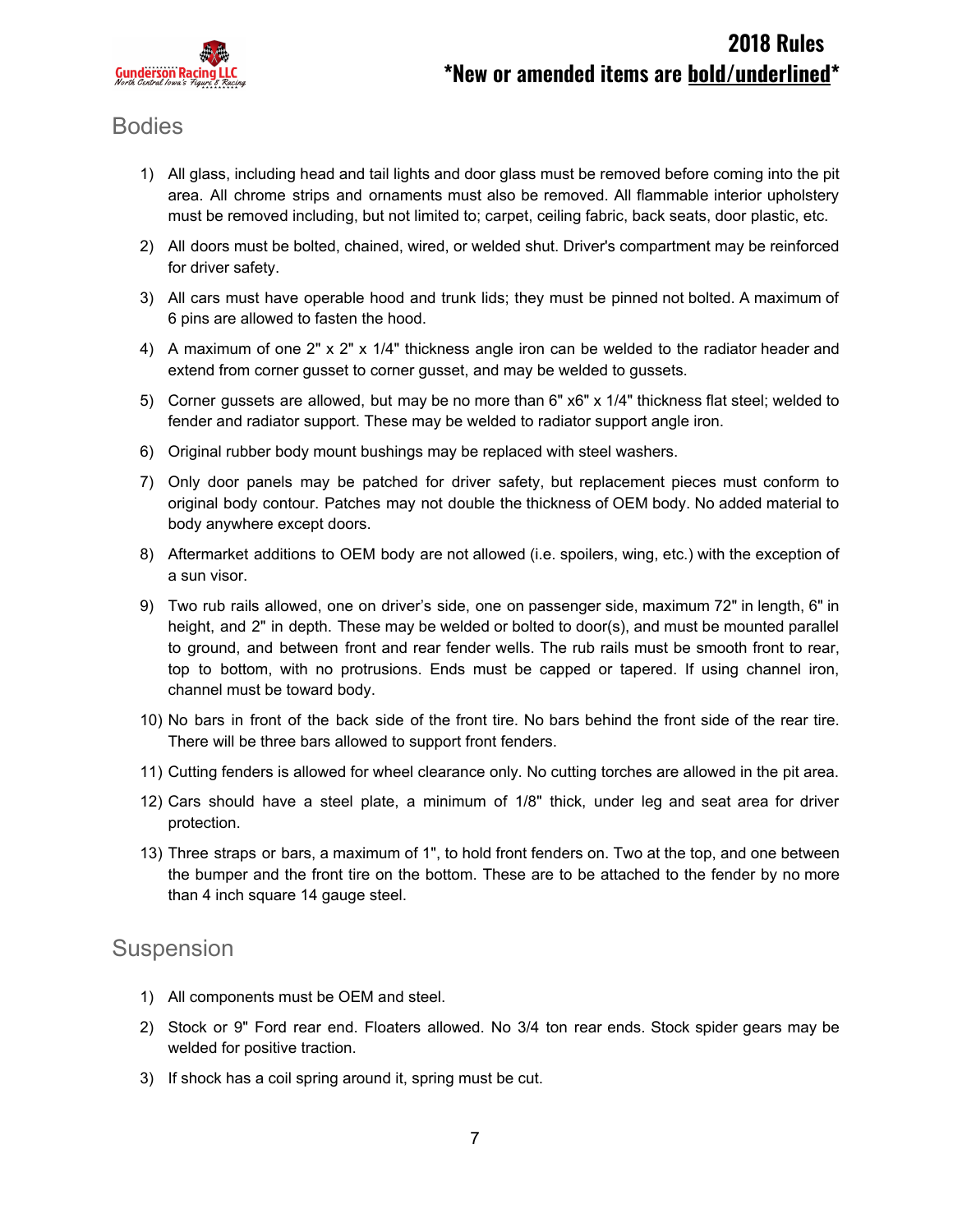

- 4) Tubular A-frames allowed.
- 5) Stock rear end control arms. Must be stock length and non-adjustable
- 6) No intentional ballast allowed, including but not limited to, bolt on lead or steel weight, sand bags, etc.

### Wheels and Tires

- 1) Maximum wheel width allowed is 8". Maximum wheel diameter allowed is 15".
- 2) Can use any rim/racing wheels are legal. Bead locks allowed.
- 3) All hubs must have all wheel studs and lug nuts. Must have 1 inch lug nuts.
- 4) Valve stem protectors may be welded to wheels, but only welding on wheel allowed must be within 2" of valve stem in all directions.
- 5) Tires may be tubed, but not stuffed with anything other than air. No small tires, foam, water, etc.
- 6) All cars must have steel OEM, operative four wheel, drum or disc brakes before their heat race and feature. No brake shut off, pressure sensitive or manual proportioning devices allowed.
- 7) Radial passenger car tires and racing tires are legal. Maximum 8" wheel.
- 8) NO 700-15LT TIRES WILL BE ALLOWED.

#### Engines

- 1) Radiators must remain in original location. Overflow tubes must be to the ground. Optional Radiator support: 1 - 4" x 1/4" C channel -- must be mounted inside the frame rails -- bottom of the radiator only.
- 2) Transmission coolers are allowed.
- 3) Engine gauges allowed. (Tachometer, oil pressure, water, temperature, etc.)
- 4) All ignition rotors, caps, coils and modules must remain OEM-appearing. Soft touch rev control is allowed.
- 5) Engine must match. Ford in Ford. GM in GM. Chrysler in Chrysler.
- 6) Engine Quest seat angles and valve sizes cannot be changed, three angle valve job only. Absolutely no casting removal in valve pocket of Engine Quest head for any reason.

#### Brakes

- 1) All four brakes must work. Rear disc brakes allowed. Must lock up on inspection.
- 2) No aftermarket brake pedal setups.
- 3) No brake bias.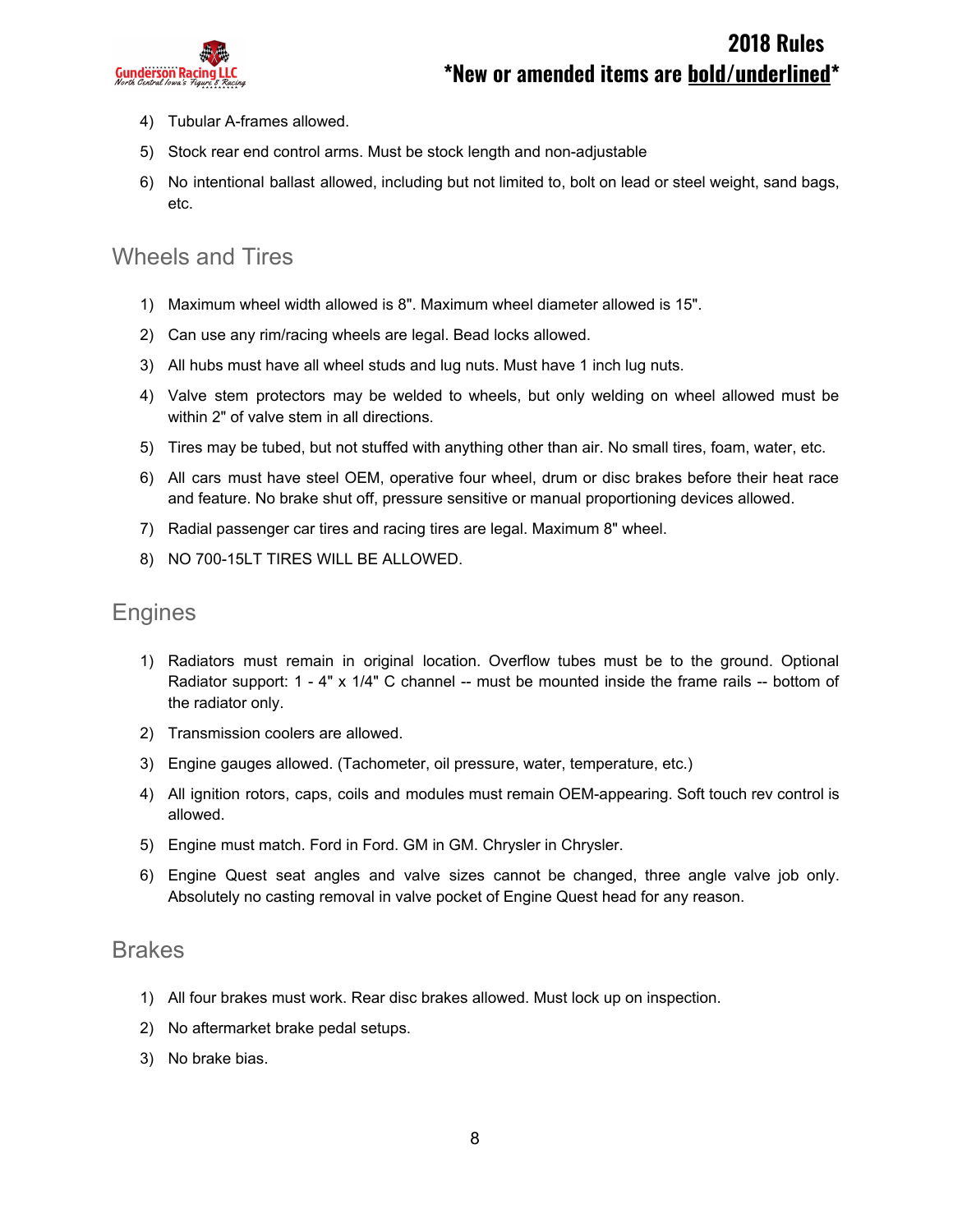

## **Shocks**

- 1) Racing shocks allowed.
- 2) Must be mounted in stock location and stock mounts.

## Springs

Racing springs allowed. Stock mounts, stock location. No weight jacks.

## **Steering**

No Quick steer

### Drive shafts

Must be painted white. Must have at least one strap or chain under drive shaft.

### **Battery**

- 1) One automotive type battery.
- 2) Securely fastened down and covered inside battery box.
- 3) Battery must be in the driver's compartment.

## Radiator

Aluminum racing radiators allowed. Radiator in stock location.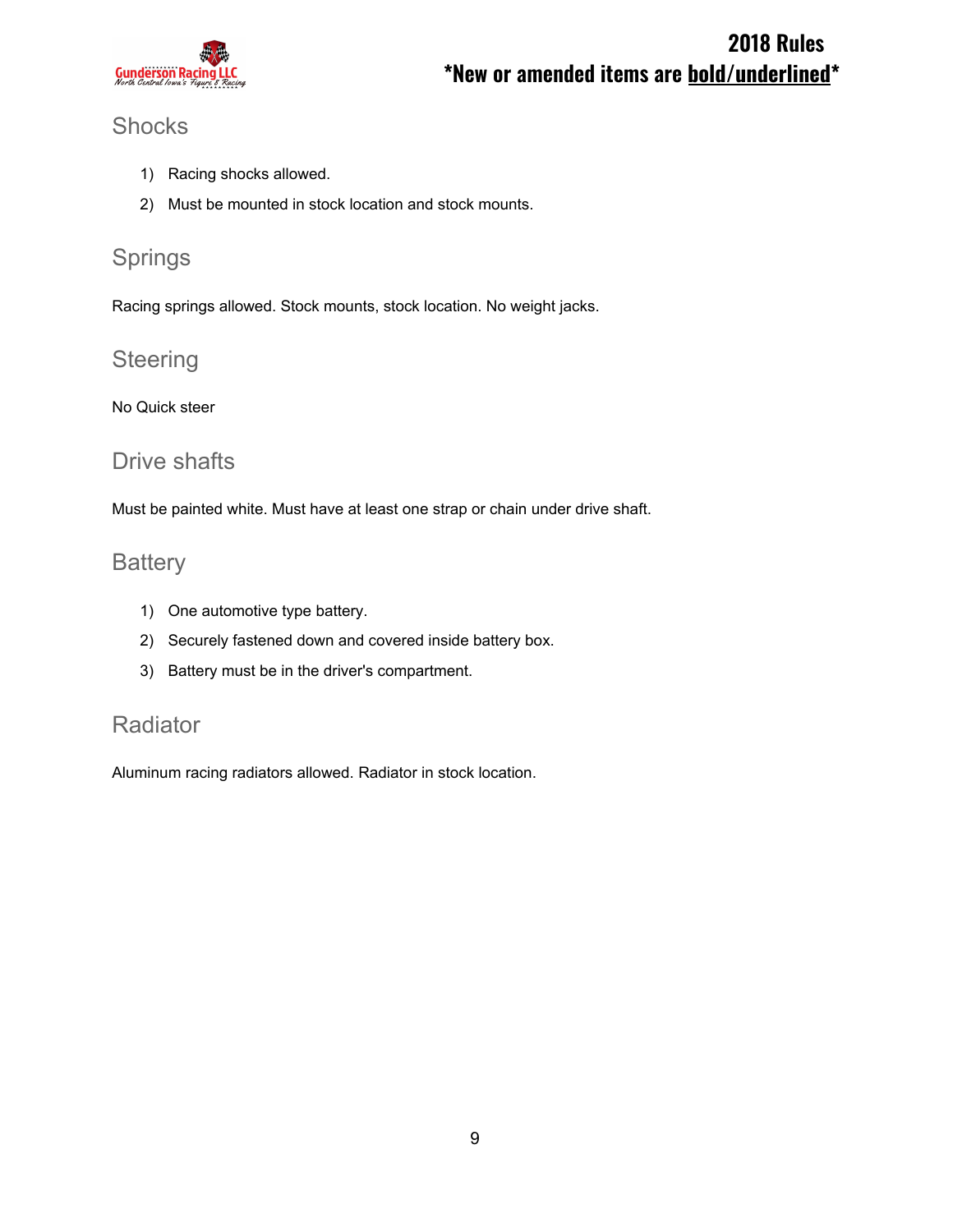

#### *Stock means stock.*

- 1) Cast iron factory heads. No aluminum heads. No aftermarket heads.
- 2) Flat top or dish pistons only.
- 3) No roller rocker arms. No roller cams. Can run stamp steel roller tip rockers.
- 4) Aftermarket and aluminum intakes allowed.
- 5) Aftermarket carbs allowed OEM fuel injected engines allowed. No electric fuel pumps.
- 6) Headers allowed, must exit under the car.
- 7) Engine needs to be in stock location.
- 8) Engine must be able to carry 15 inches of vacuum at 1000 RPM
- 9) Maximum compression 9.5:1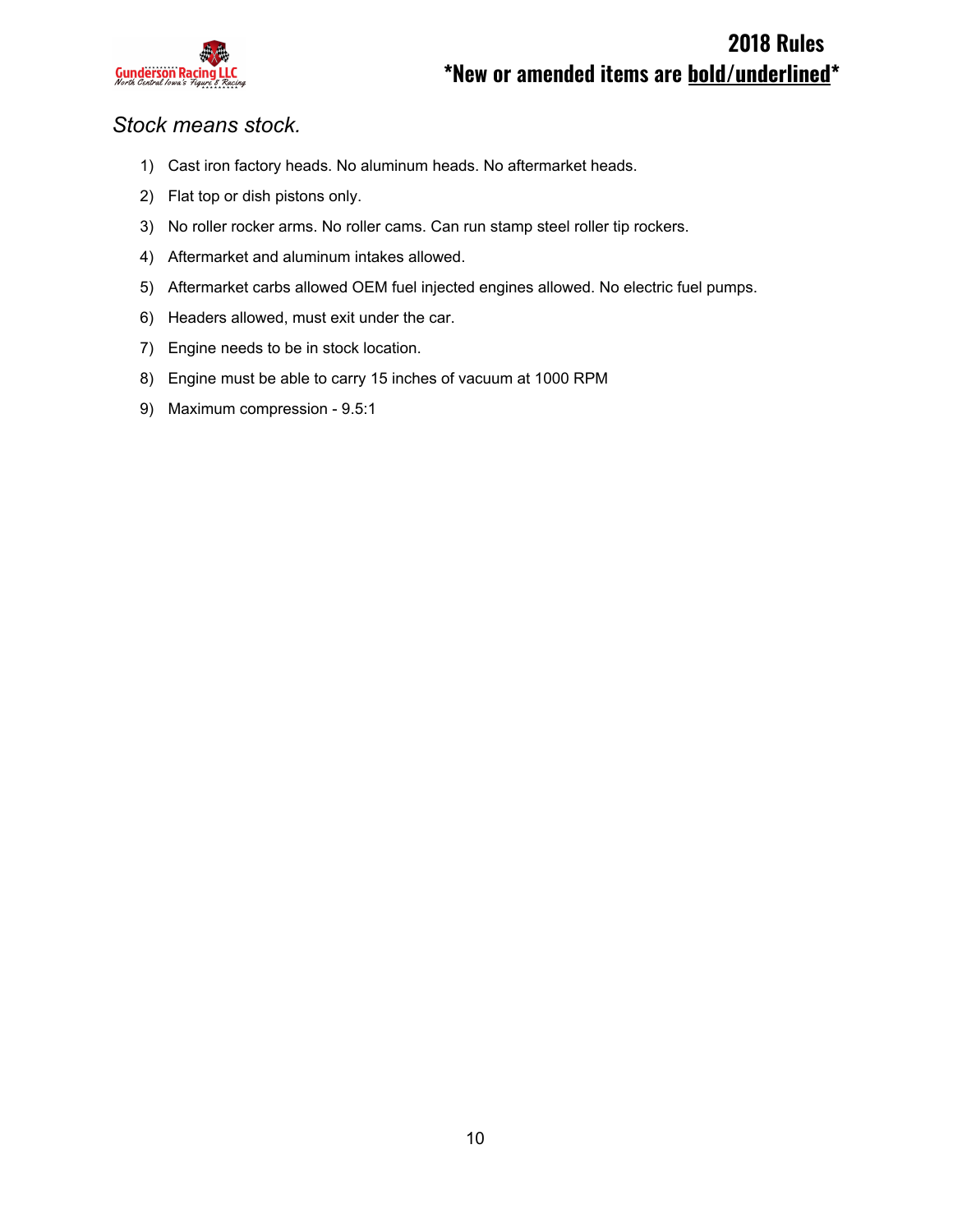

# Stock Class Rules

### General Rules

- 1) Absolutely no welding allowed unless specified below.
- 2) No aftermarket racing components allowed anywhere on car, with the exception of pre-approved safety equipment.
- 3) Cars must be OEM appearing and performing.
- 4) All cars must be inspected prior to racing. No car will be inspected without the hood and trunk lid raised or removed.
- 5) Mechanical OEM type push rod fuel pumps only. Unaltered OEM two barrel carburetor for that engine. Venturi I.D. can be no larger than 1.375 on Rochester Carburetor. Must remove carburetor choke plate.
- 6) Any gear allowed.
- 7) No quick steer.
- 8) No stall converters must be stock.
- 9) Random pre-race tech.

#### Frames

- 1) OEM complete, 1964 or newer, perimeter American-made passenger car only.
- 2) Frames must be stock. Repairs must be like material 1/8" or less.
- 3) Bumpers must be stock. Bumpers must be bolted, chained, wired or welded to body or frame.
- 4) Front bumper may have two straps, maximum 2" wide x 1/4" thick, which may be welded from front bumper to top of radiator support. Front and rear bumpers must be capped and welded to the body with no larger than 6" x 1/8" strips no longer than 12" from side of bumper to side of fender. Safety chaining of the bumpers is allowed. Strap may overlap bumper maximum 6" and overlap fender maximum 6". No sharp edges. See the picture in Pro Stock section. Tubular bumpers will be allowed.
- 5) You can weld seams on frame. Any car with reinforced frame, body or bumpers by excessive welding, plating or unnecessary ballast in or on cars will not be disqualified, but simply moved either to the pro stock class or the open class. In the event of post-race inspection we find one or more of the above problems you will lose your prize money and points for that day and possible suspension.
- 6) No X bracing behind rear axle between frames.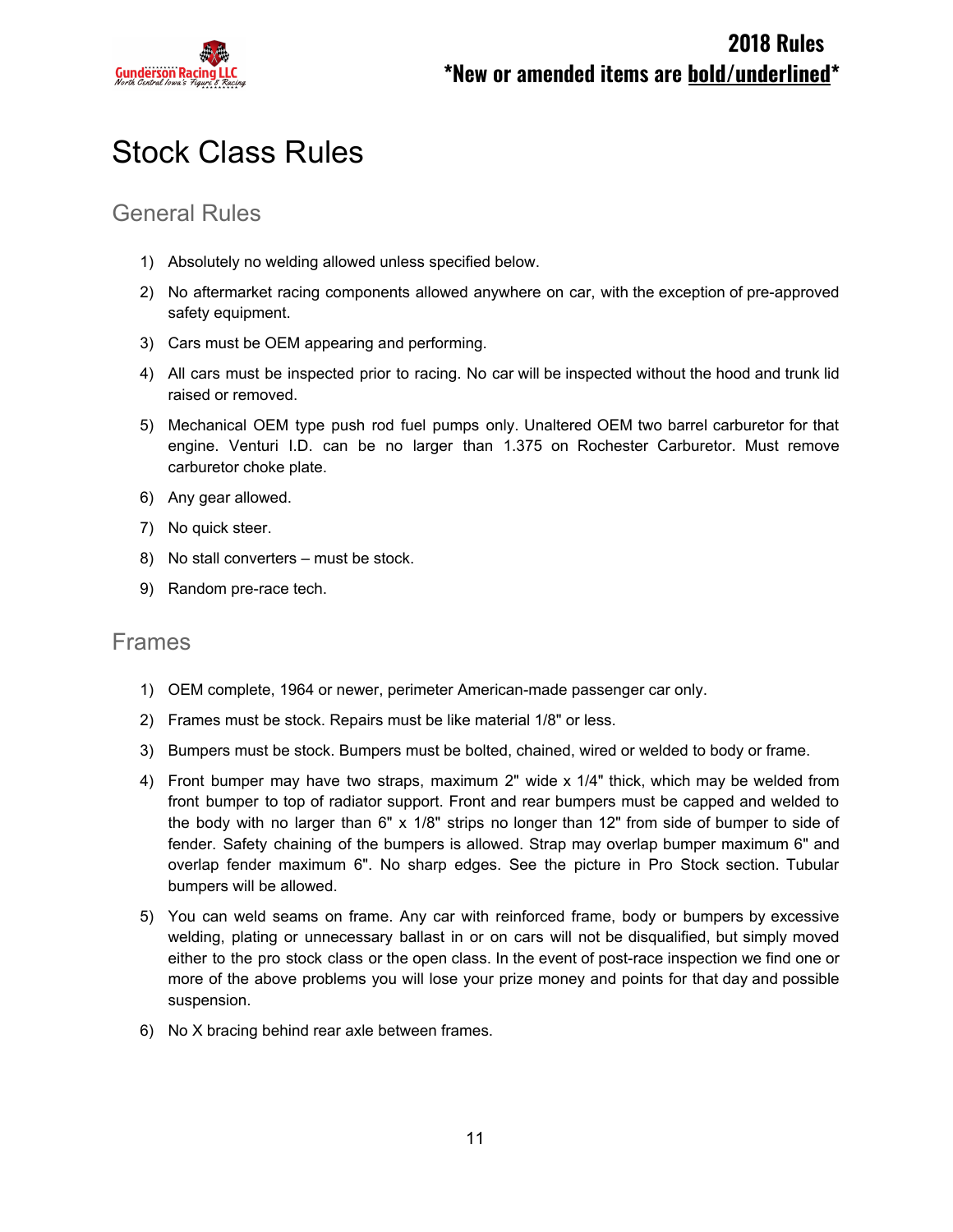

**7) "Front Hoops" are allowed in the engine compartment. One (1) bar per side (1 ½ max diameter) from dash bar through firewall down to frame in front of "A-arm". Then one (1) bar allowed from this bar down to frame behind "A-arm". CANNOT BE ATTACHED to radiator support, fenders, or side-to-side.**

#### Bodies

- 1) All glass, including head and tail lights and door glass must be removed before coming into pit area. All chrome strips and ornaments must also be removed. All flammable interior upholstery must be removed, including but not limited to carpet, ceiling fabric, back seats, door plastic, etc.
- 2) All doors must be bolted, chained, wired, or welded shut. Driver's compartment may be reinforced for driver safety.
- 3) All cars must have operable hood and trunk lids; they must be pinned not bolted. Maximum 6 pins allowed to fasten the hood.
- 4) Maximum one 2"x2"x1/4" thickness angle iron can be welded to radiator header and extend from corner gusset to corner gusset. May be welded to gussets.
- 5) Corner gussets allowed, but may be no more than 6"x6"x1/4" thickness flat steel, welded to fender and radiator support. May be welded to radiator support angle iron.
- 6) Original rubber body mount bushings may be replaced with steel washers.
- 7) Only door panels may be patched for driver safety, but replacement pieces must conform to original body contour. Patches may not double the thickness of OEM body. No added material to body anywhere but doors. Fenders must be replaced with factory fenders, cannot be fabricated steel or homemade.
- 8) No aftermarket additions to OEM body allowed (i.e. ground skirts, spoilers, wing, etc.) except sun visor.
- 9) Two rub rails allowed, one on driver's side, one on passenger side, maximum 72" in length, 6" in height, and 2" in depth. May be welded or bolted to door(s). Must be mounted parallel to ground and between front and rear fender wells. Must be smooth front to rear, top to bottom, no protrusions. Ends must be capped or tapered. If using channel iron, channel must be toward body.
- 10) No rub rails allowed inside or outside of front or rear quarter panels
- 11) Cutting fenders for wheel clearance only is allowed. No cutting torches allowed in pit area.
- 12) Rust patching is ok as long as it is below the rub rail line and is only one layer thick. Repairs must be OEM thickness – 14 gage or less. If you need to fix rear quarter or front fenders the repairs need to be approved by a Gunderson Racing official!!!
- 13) Corners may be wrapped 3" towards the center of the car and 3" toward the body of the car. **14 gauge thick steel.**
- 14) Trunk floor cannot be removed. If floor is rusted it must be replaced with original thickness of steel 14 gage or less.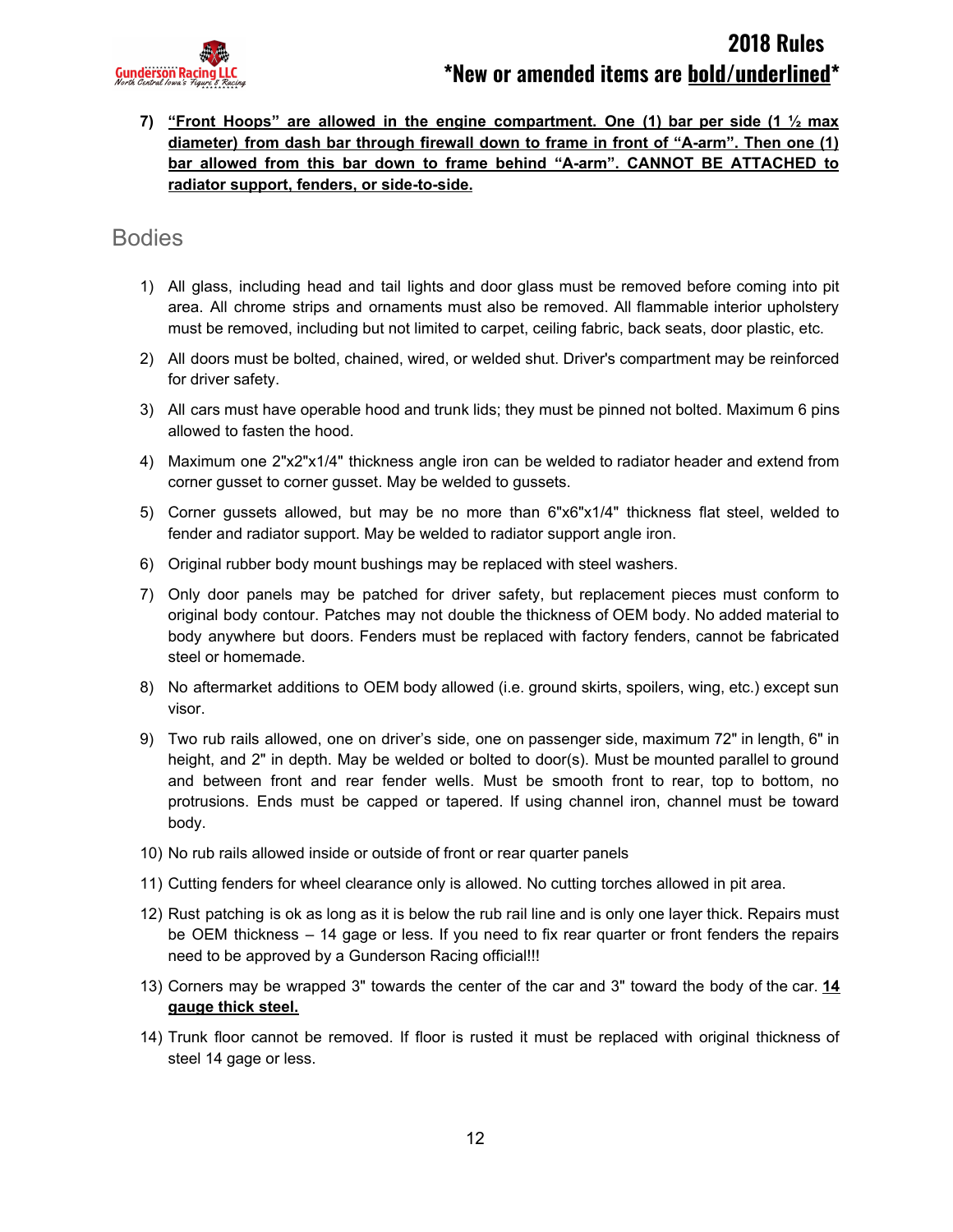

15) Aftermarket front inner fenders may be used but can only be attached to the fire wall and front fenders, not to the frame. Rear inner fenders can only be attached to the driver's compartment and fender, not to the frame.

#### Suspension

- 1) All components must be OEM and steel.
- 2) No 3/4 ton rear ends allowed. Stock spider gears may be welded for positive traction.
- 3) No spring spacers, jacks, blocked shocks, air shocks or racing shocks allowed. One unaltered steel, non-adjustable, non-take apart, OEM-mounted shock, in OEM location, per wheel.
- 4) If shock has a coil spring around it, spring must be cut.
- 5) No intentional ballast allowed, including but not limited to, bolt on lead or steel weight, sand bags, etc.
- 6) May use tubular a-frames.
- 7) May run a Ford 9 inch floater or non-floater rear end, rear disc brakes allowed.
- 8) Stock rear end control arms. Must be stock length and non-adjustable.

### Wheels and Tire

- 1) Maximum wheel width allowed is 8". Maximum wheel diameter allowed is 15"
- 2) No bead lock rims allowed.
- 3) All hubs must have all wheel studs and lug nuts.
- 4) Valve stem protectors may be welded to wheels, but only welding on wheel allowed must be within 2" of valve stem in all directions.
- 5) Tires must be DOT approved for street use. P-metric rated tires only and must display the P rating on the sidewall (i.e. P225, P235, etc.)
- 6) Tires may be tubed, but not stuffed with anything other than air. No small tires, foam, water, etc.
- 7) All cars must have steel OEM, operative four wheel, drum or disc brakes before their heat race and feature. No brake shut off, pressure sensitive or manual proportioning devices allowed.
- 8) NO 700-15LT TIRES WILL BE ALLOWED.
- 9) Can run racing tires.
- 10) 1" lug nuts mandatory.

#### Engines

No solid cams. No electric fuel pumps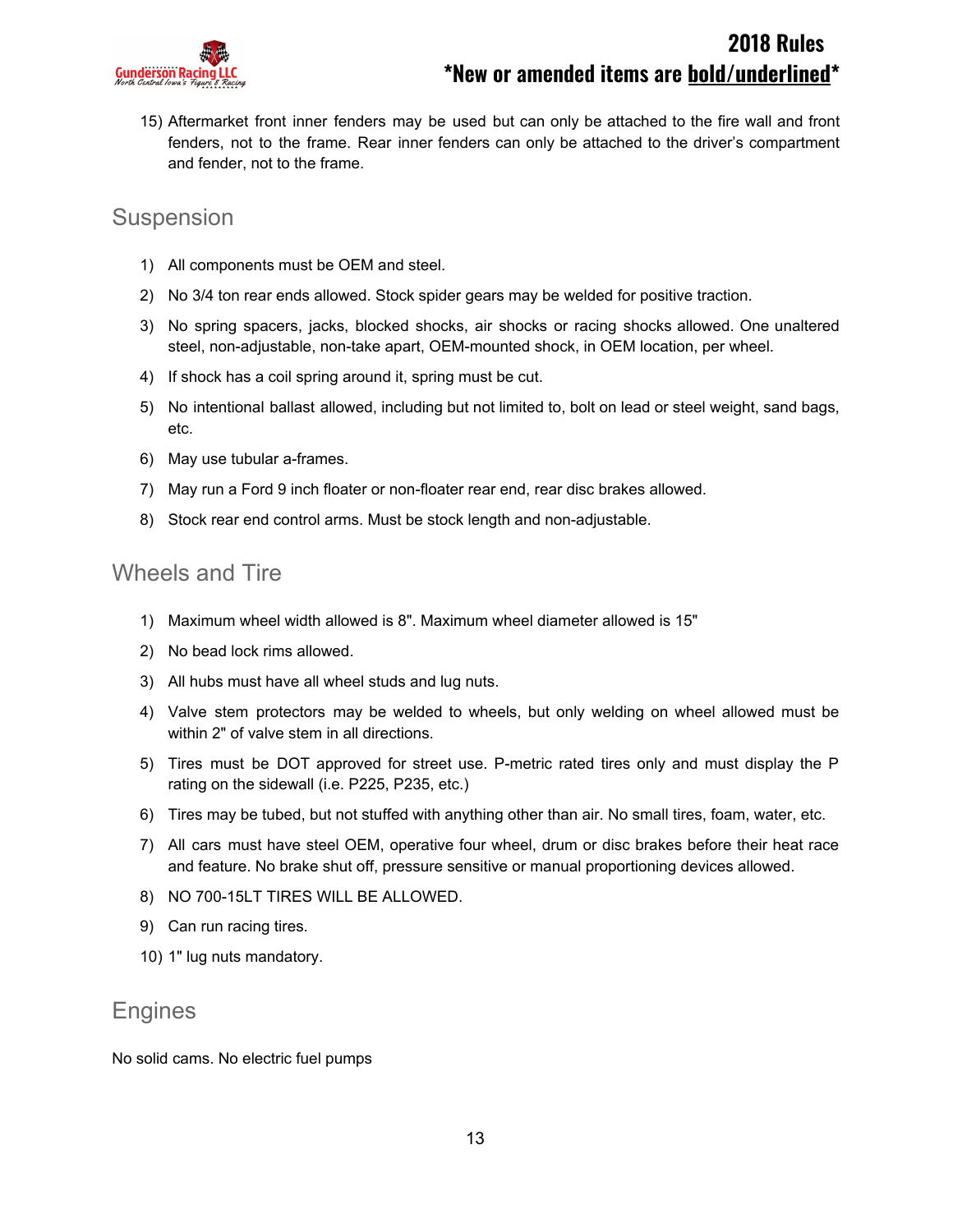

- 1) Radiators must remain in original location. . Overflow tubes must be to the ground. Optional Radiator support: 1 - 4" x 1/4" C channel -- must be mounted inside the frame rails -- bottom of the radiator only. No gussets to channel iron.
- 2) Transmission coolers are allowed.
- 3) No fabricated headers allowed. Stock manifolds may be inverted for vertical exhaust. No center dump exhaust. No cutting of dumps must be stock.
- 4) Engine gauges allowed. (Tachometer, oil pressure, water, temperature, etc.)
- 5) All ignition rotors, caps, coils and modules must remain OEM-appearing.
- 6) Must have unaltered OEM factory intake for make and model of car. No high rise or marine intake manifolds. No aluminum intakes.
- 7) Unaltered 2 barrel stock OEM carburetor for that engine only. Must remove carburetor choke plate. No carburetor spacers allowed. One 1/4" maximum thickness gasket only. Adaptor allowed from a 4 barrel intake to a 2 barrel carburetor.
- 8) All engine components must be steel. No aftermarket engine components.
- 9) No porting, polishing or alterations of any kind to heads, intake and/or exhaust manifolds.
- 10) Engine must be in OEM location, using any OEM engine mounts. Engine must be OEM appearing and must be able to be used in conventional passenger car without alteration.
- 11) Engine must match. Ford in Ford. GM in GM. Chrysler in Chrysler.
- 12) Maximum engine compression allowed is 8.6:1.
- 13) Must be able to carry 16 inches of vacuum @ 1000 RPM.
- 14) No double hump heads.
- 15) No stroker motors.
- 16) Crankshaft must match motor.
- 17) Can run aluminum radiator.
- 18) Exhaust manifolds must have flanges and donuts visible.
- 19) LT1 manifolds may be used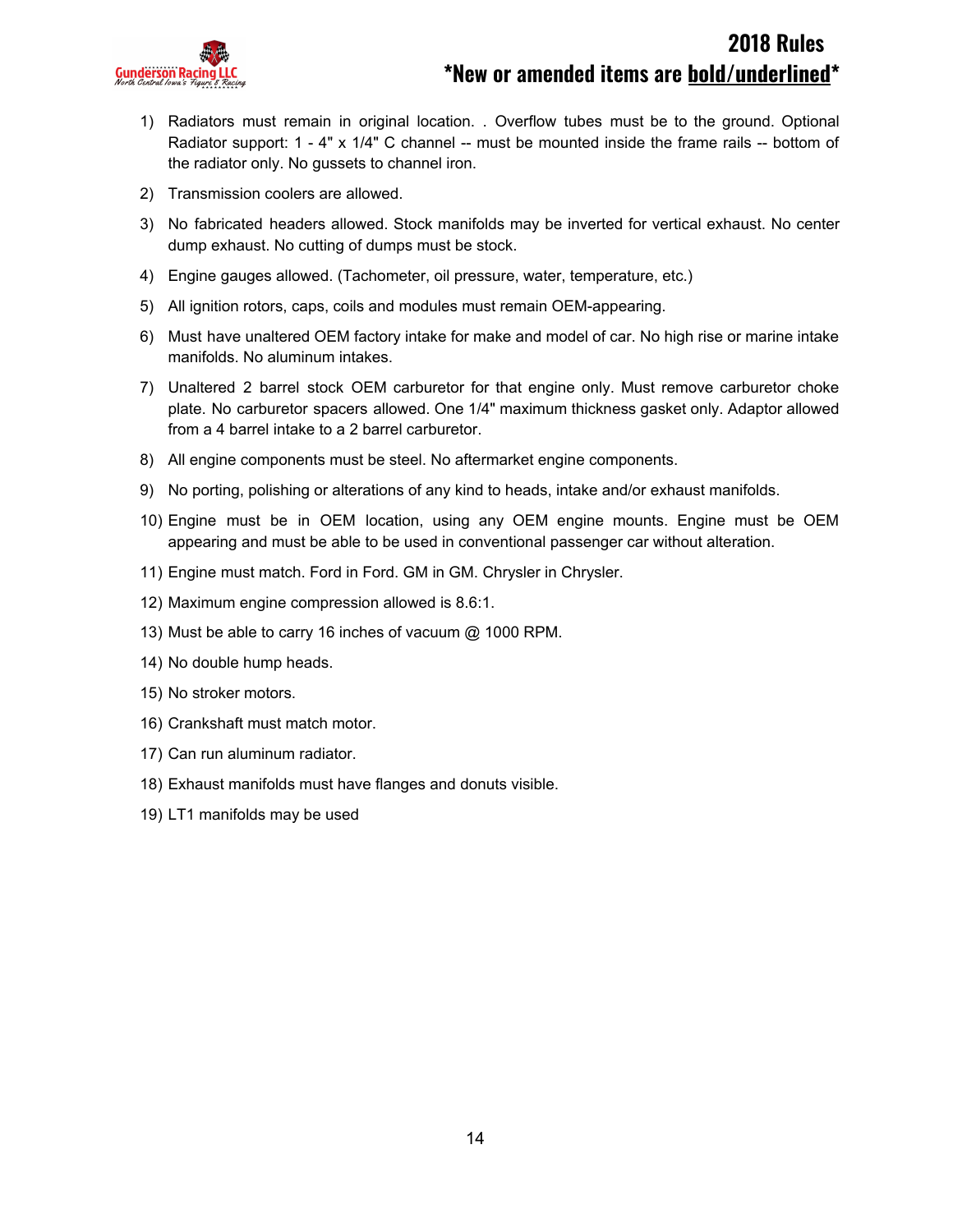

# Small Car Rules

Small cars will follow all stock class rules with the following exceptions:

- 1) 1. Front wheel drive cars only.
- 2) 2. 4 or 6 cylinder only.
- 3) 3. No turbo chargers.
- 4) 4. Gas tanks can remain in stock location, if they are above the axle.

# Cruiser Car Rules

Cruiser cars will follow all stock class rules. Must have safety equipment for both participants. Entry fee will be \$40.00 per car

Accelerator pedal must be within one foot of the passenger door. If using a rod system it must be on the engine side of the firewall or enclosed from side to side.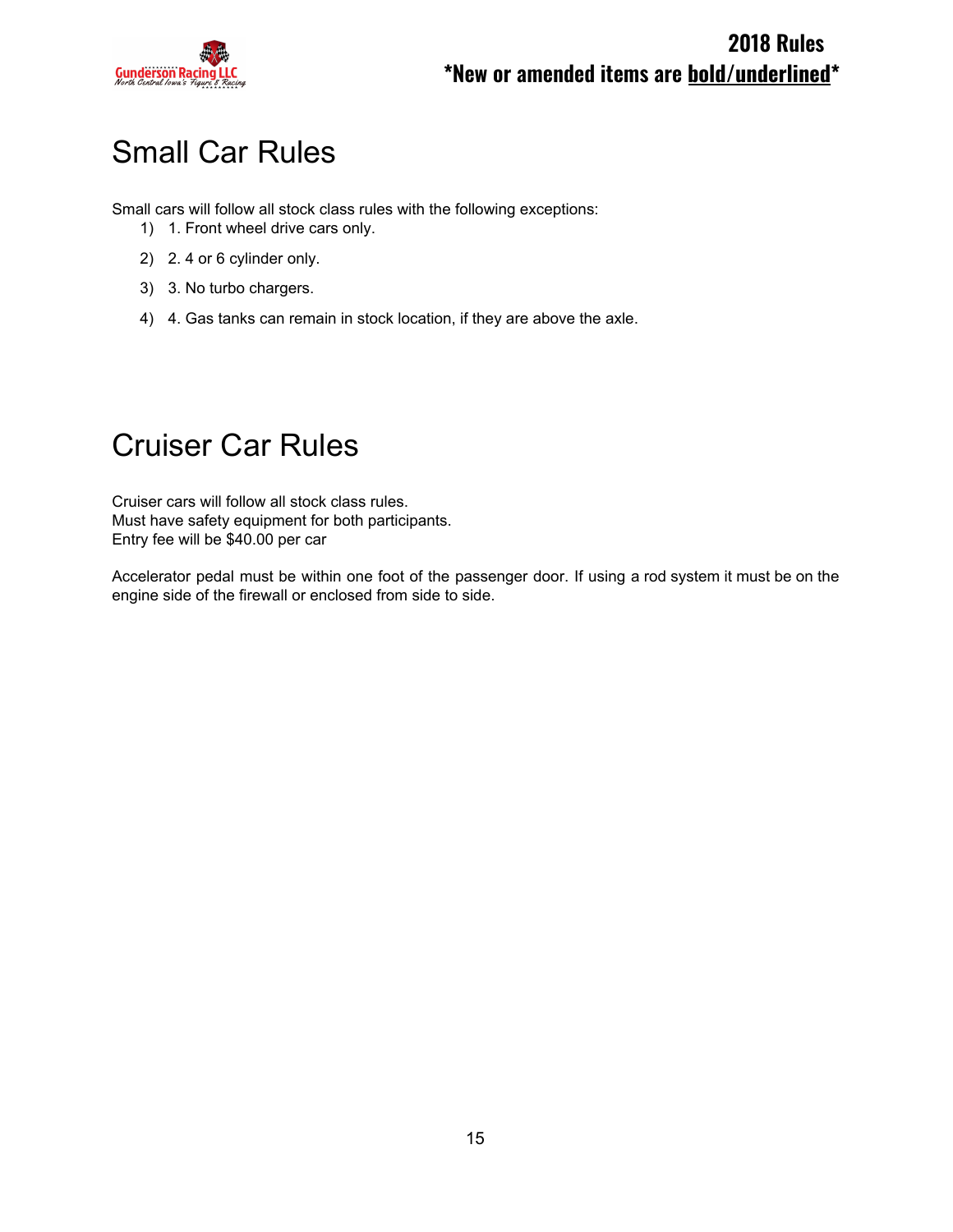

# Old School Figure 8 Rules

### General Rules

Car and driver must be through inspection one (1) hour prior to the start of the race, or you will start at the back of a heat. For races that are run Monday-Friday; car and driver must be through inspection half  $(\frac{1}{2})$ an hour prior to the start of the race. *If someone else is bringing your car to the track and you will not be* able to bring the car through inspection you must notify us one (1) week in advance. NO EXCEPTIONS !!!

A drivers' pit meeting will be held  $\frac{1}{2}$  hour prior to the start of the race. DRIVERS ONLY AT PIT MEETING!!!

- 1) You must be 16 years of age with parent's signature to participate in the Figure 8 races.
- 2) Waiver must be signed by driver for each race.
- 3) Only one entry per person per class. You must finish the night with the car you started with no substitutions.
- 4) All cars must be inspected one (1) hour prior to racing. Allow plenty of time for arrival through traffic.
- 5) The person who will be racing the car must drive it through inspection. No additional pit crew.
- 6) All shows will be a draw redraw format. Initial draw will be conducted during pre-race inspection for your heat starting position. The driver -- and only the driver -- will draw for position each time a number is to be drawn.
- 7) If entries are not ready for their heat, they will be placed at the rear of another heat at the discretion of the officials.
- 8) Deliberate driver's door hits will not be tolerated. Deliberate driver door hits will result in disqualification.
- 9) Any car placing all four tires outside of the boundary will not be allowed to return.
- 10) Any driver not obeying the rules will be disqualified.
- 11) All cars must have a roof placard with car number; minimum 18" wide x 14" tall with contrasting colors. Both front doors need not be painted white, but must be painted a solid color, and car number must be of contrasting color and legible.
- 12) Rules are final prior to the beginning of the race season. However, rules are subject to review by track officials and are subject to change. Additional rules and regulations may also be imposed at each event, in which case, they will be announced at the drivers pit-meeting held half  $(\frac{1}{2})$  hour prior to the start of the race at the judges' stand. All drivers must attend, no exceptions.
- 13) Any fighting or inappropriate language from drivers, pit crew, or spectators in the pits may result in the following:
	- a) 1st time: verbal warning (to driver)
	- b) 2nd time: two (2) weeks or event suspension of driver and/or person in the pits.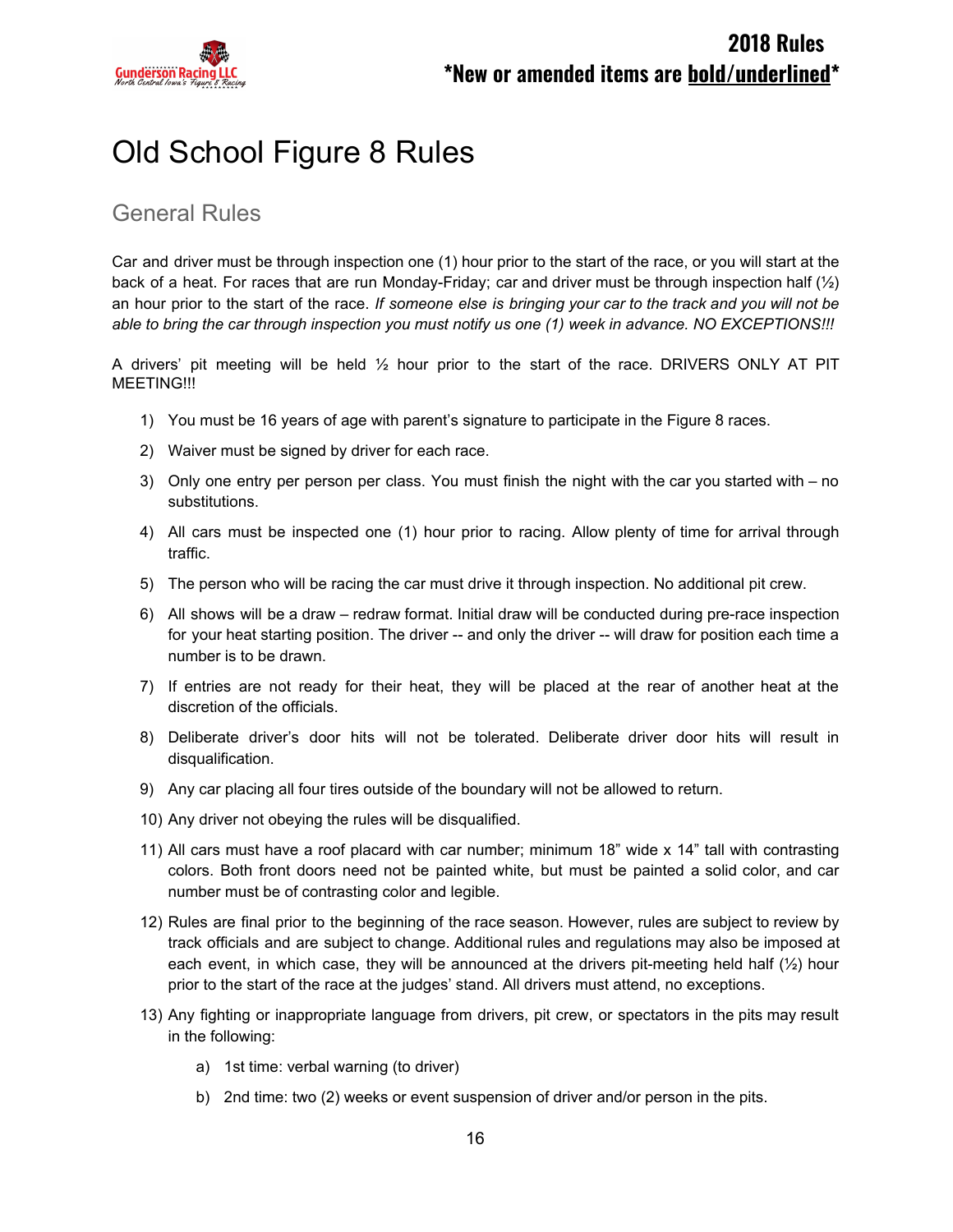

- c) 3rd time: suspension of driver and/or person in the pits for the rest of the season.
- d) This rule will be enforced by Blake and Ciera Gunderson, or their designated representative(s) in their absence.
- 14) Consolation drivers will draw for position. It is the responsibility of the drivers to go to the official to draw their number.
- 15) Cars should be race ready when coming through inspection.
- 16) Red Flags If your car stalls on the track and the race is stopped for your safety and you re-fire/line-up after the red flag is thrown you will be put to the back. On the third time you will be out of the race. If cars are stuck together the race will be stopped, and cars will be pulled apart. Those cars will go to the back. If you remove any safety equipment; belts, neck brace, helmet, etc.; you will not be allowed to continue. If the race is stopped for parts coming off, the race will be stopped and all cars will get their positions back.
- 17) Any car that does not pass a post-race inspection will be inspected for the infraction prior to being allowed to race again.

#### Safety Rules

- 1) Each driver is solely responsible for the effectiveness of personal safety equipment used during the event. Approval of a car by inspectors shall mean only that it is approved for participation in a competitive event and shall not be construed in any way to mean that it is guaranteed mechanically sound, safe, or completely legal. Designated fair board and/or inspectors shall not be liable for any mechanical failure nor any losses, injuries, or death resulting from participation.
- 2) Safety belts and full face helmet required. Shoulder strap safety belt minimum required. Seat belts must work.
- **3) Fire retardant apparel and neck collar mandatory. Full toed shoes are mandatory. Gloves mandatory.**
- 4) Must have mesh screen or minimum of 3 bars in place of windshield opening in front of driver.
- 5) Window net, using a seat latch or a spring latch. (optional)
- 6) Racing seats are allowed, but not mandatory.
- 7) Minimum 4 point roll cage securely welded to frame. (preferred)
- 8) Driver's compartment may be reinforced for protection. The bars must have gussets at all joints
- 9) Spreader bar may be welded to roll bar and may extend from driver's side door to passenger side door behind the driver's seat.
- 10) Roll bars and door bars must be padded anywhere within reach of the driver.
- 11) Fuel tanks or fuel cell must be securely mounted in back seat or trunk area and the stock tank removed from the stock location. All gas tanks must be secured and covered. Plastic tanks must be inside a metal box. No 5 gallon cans allowed. Any car spilling gas or catching on fire will be disqualified. (pump gas only – maximum of 92 octane)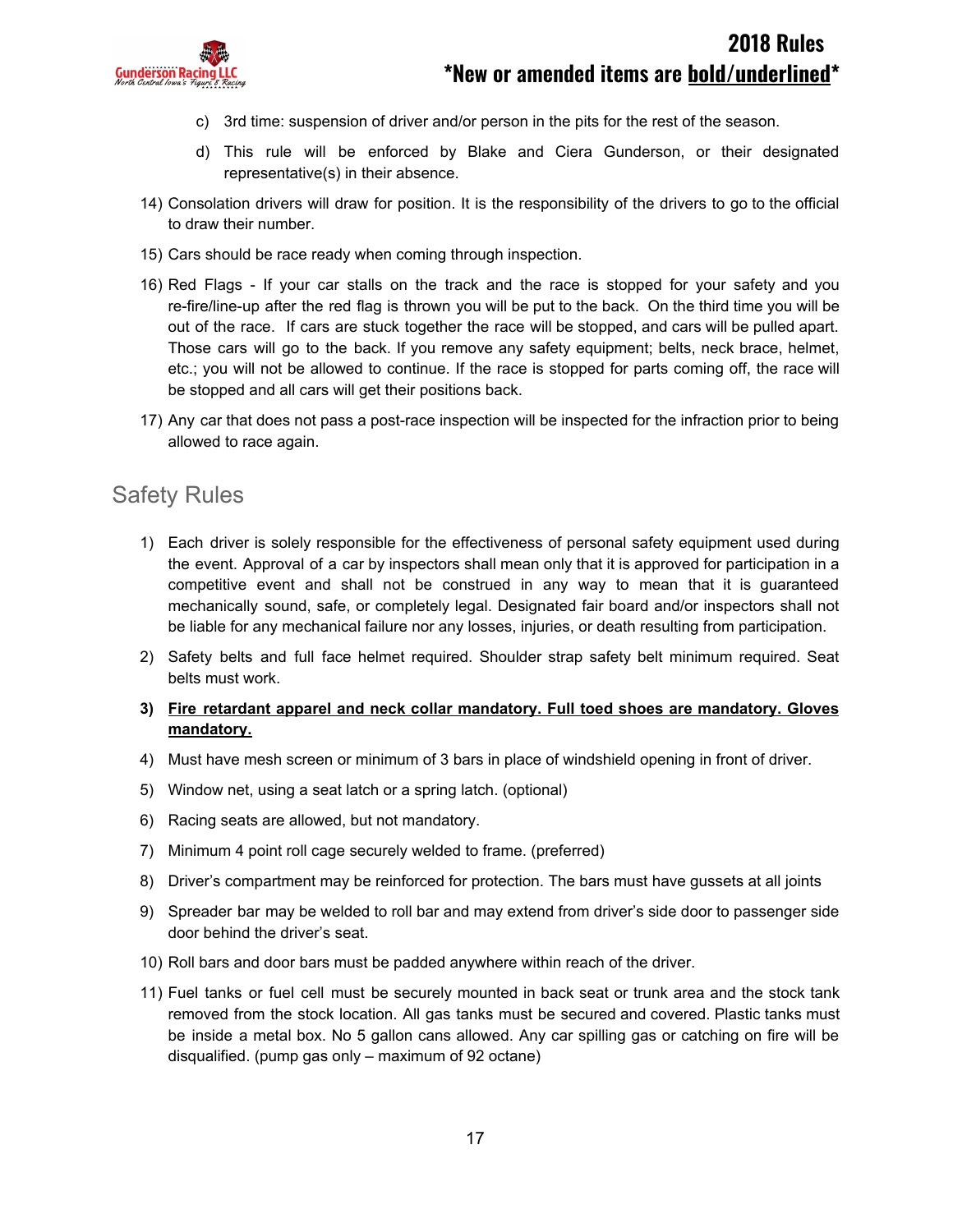

- 12) Maximum of one 12-volt passenger car battery only. This must be securely mounted in the driver's compartment and covered.
- 13) All drive shafts must be painted white.
- 14) All cars must have drive shaft loop mounted 6 inches from front U-joint.
- 15) Must have hole in front fire wall closed off for driver's protection from hot fluids and fire.
- 16) Fuel lines are recommended to be placed inside a structure or conduit if running inside the driver's compartment.
- 17) No intentional ballast allowed, including but not limited to bolt-on lead or steel weights, sandbags, etc.

#### Suspension

- 1) All components must be OEM and steel.
- 2) Rear end must be 5-stud OEM production rear end. No  $\frac{3}{4}$  ton or 9" Ford rear ends are allowed.
- 3) No spring spacers, jacks, blocked shocks, air shocks or racing shocks allowed. One unaltered steel, non-adjustable, non-take apart, OEM-mounted shock, in OEM location per wheel.
- 4) If shock has coil spring around it, spring must be cut
- 5) Car must have some travel in all four corners of suspension when prompted.

#### Wheels and Tires

- 1) Maximum wheel width allowed is 7". Maximum wheel diameter allowed is 16".
- 2) Factory production steel DOT wheels only. No skid loader tires, no 3 rib tires, no racing tires, no bead lock tires, or split rims allowed.
- 3) All hubs must have all wheel studs and all lug nuts.
- 4) Valve stem protectors may be welded to wheels, but only welding on wheel allowed must be within 2" of valve stem in all directions
- 5) Tire must be DOT approved for street use. Tires may be tubed, but not stuffed with anything other than air. No smaller tires, foam, water, etc.
- 6) All cars must have steel OEM, operative four wheel, drum or disc brakes before their heat race and feature. No brake shut off, pressure sensitive or proportioning devices allowed.

#### **Engines**

- 1) No solid cams. **NO ELECTRIC FUEL PUMPS!!!**
- 2) Radiators must remain in original location. Overflow tubes must be to the ground. Optional radiator support: 1-4" x  $\frac{1}{4}$ " c channel - must be mounted inside the frame rails -- bottom of the radiator only. No gussets to channel iron.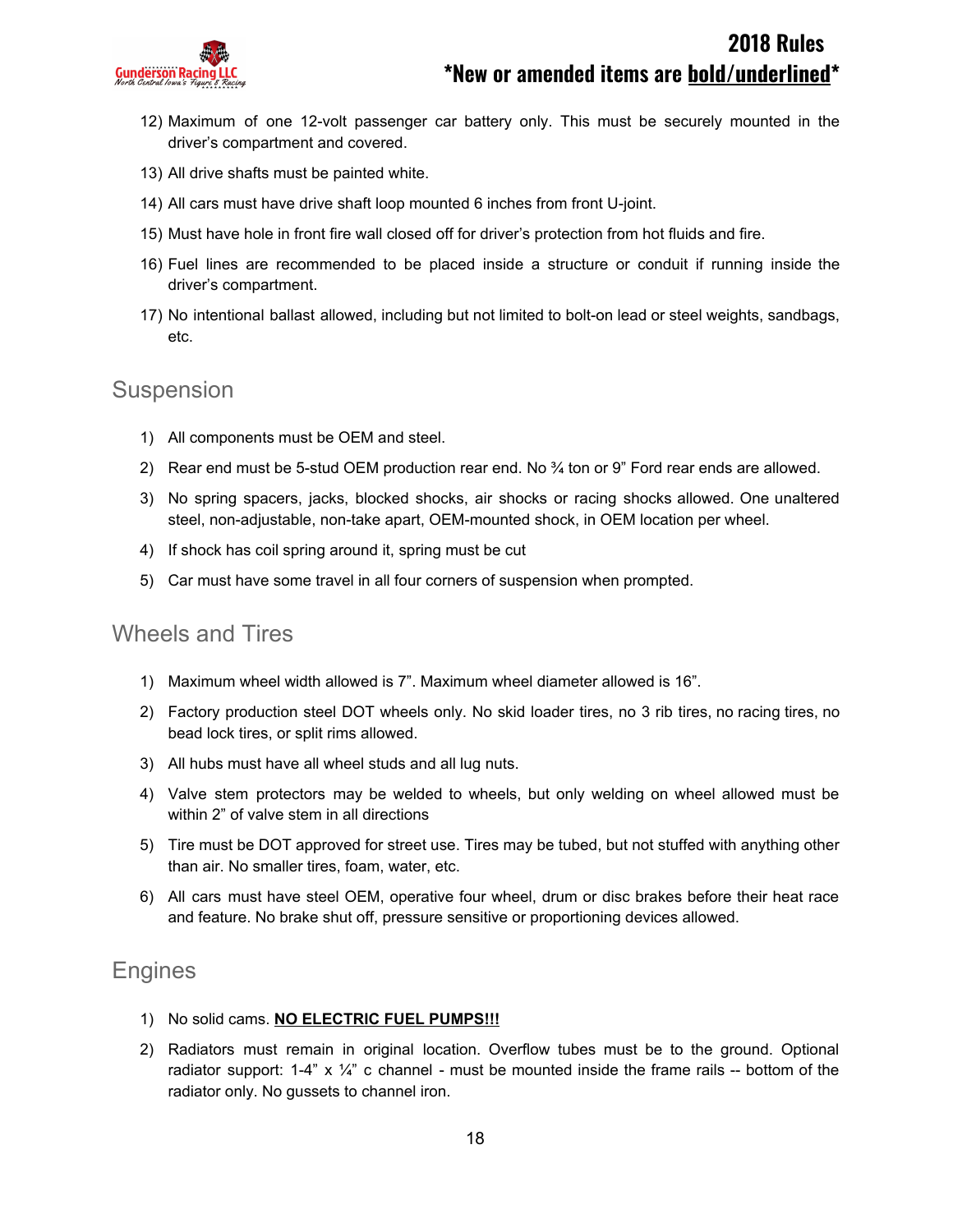

- 3) Transmission coolers are allowed.
- 4) Headers are allowed. Stock manifolds may be inverted for vertical exhaust. No center dump exhaust. No cutting of dumps, must be stock.
- 5) Engine gages allowed. (tachometer, oil pressure, water, temperature, etc.)
- 6) All engine caps, rotors, coils and modules must remain OEM appearing
- 7) Must have unaltered OEM factory intake for make and model of car. No high rise or marine intake manifolds. No aluminum intakes.
- 8) Unaltered 2 barrel stock OEM carburetor spacers allowed. One 1/4 " maximum thickness gasket only. Adaptor allowed from a 4 barrel intake to a 2 barrel carburetor.
- 9) All engine components must be steel. No aftermarket engine components.
- 10) No porting, polishing or alterations of any kind to head or intake.
- 11) Engine must be in OEM location. Using any OEM engine mounts. Engine must be OEM appearing and must be able to be used in conventional passenger car without alteration.

#### **12) Mismatched engines are allowed. GM in Ford; Chrysler in GM; etc..**

- 13) Maximum engine compression allowed is 8.6:1
- 14) Must be able to carry 18 inches of vacuum @ 1000 RPM
- 15) No double hump heads
- 16) No stroker motors. Motor can be bored .030 over stock
- 17) Crankshaft must match motor.
- 18) Can run aluminum radiator.

#### Frames

- 1) OEM complete, 1964 or newer, perimeter American-made rear wheel drive passenger car only.
- 2) Frames must be stock. Support welding allowed only when frame is cracked, bent or broken.
- 3) Maximum 4" wide x 6" long x 3/16" thick flat steel support patches only, must be within 4" in all directions from crack, bend or brake. Must be able to clearly see crack, bend or break after repair is made. Maximum of 4 repair plates per frame rail on front and on rear of car. Door post divides the car in half. No replacement or non-stock frame horns or frame sections allowed, front or rear.
- 4) Bumpers must be factory production. Bumpers must be bolted, chained, wired or welded to trunk or frame. ( No sharp edges) No trailer hitches allowed.
- 5) Rear bumper may be secured to car in only one of three ways; two metal straps, OR two chains, OR two sections of 9-gauge wire. If strapping, two metal straps only, maximum 3" wide x 3/8" thick, may be welded from rear bumper to trunk lid. Strap may overlap bumper maximum 6", and overlap trunk lid maximum 6". If chain, it must wrap around bumper and through trunk only once. If wire, two sections of maximum 9-gauge wire with maximum of 4 loops per section may go through bumper and trunk lid.